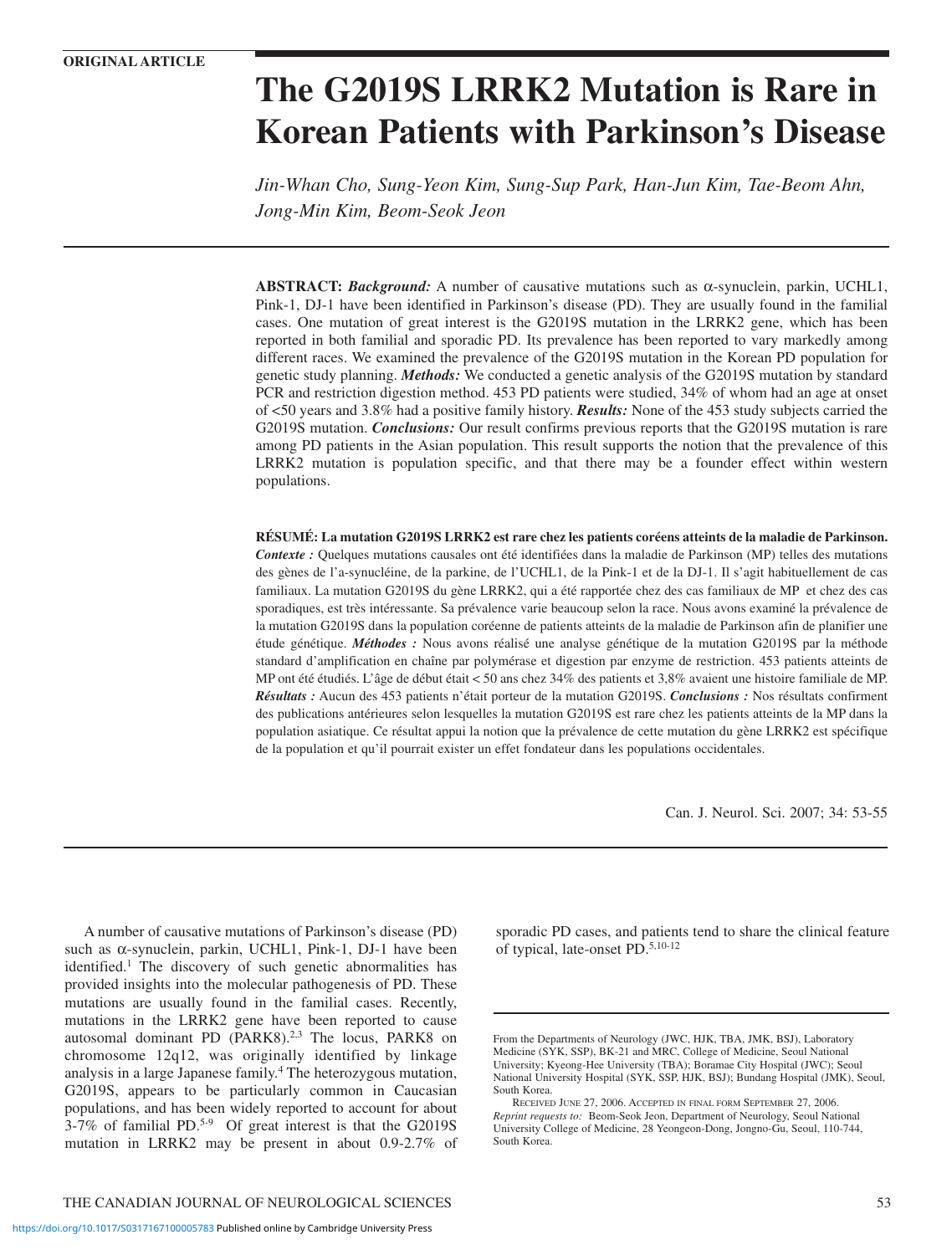The observation that the prevalence of the LRRK2 mutation may vary with race is also of considerable interest. According to previous reports, the frequency of LRRK2 mutations in north African Arabs, Jews, and some Spanish are 6.1-41% in sporadic PD and 18.7-37% in familial PD.<sup>13-15</sup> In Asia, this mutation is rare in PD.<sup>16,17</sup> Among the 16 mutations reported in LRRK2related PD, G2019S appears to be the most common.<sup>9-11,18,19</sup>

Therefore, we performed a genetic analysis for this mutation in 453 PD patients to determine the prevalence of the G2019S mutation in LRRK2 in Korean population.

#### **PATIENTS AND METHODS**

All patients fulfilled criteria for a clinical diagnosis of PD (1. at least two of the three cardinal signs of tremor, rigidity, and bradykinesia. 2. a positive response to adequate dopaminergic therapy. 3. absence of atypical features or other causes of parkinsonism).

The Institutional Review Board (IRB) of Seoul National University Hospital approved this study. Written informed consent was obtained from all participants.

Four hundred and fifty three PD cases (M: 209, F: 244) were included in the study. Their onset age ranged 22-79 with a mean onset of  $54.1 \pm 11.4$  years. The 154 patients (34%) had onset at ≤ 50 years of age, and 299 patients (66%) had onset at > 50 years of age. Seventeen cases had a positive family history of at least one other affected first degree relative.

DNA was extracted from peripheral blood using standard methodologies. We used a 50 ng DNA template and generated PCR products using the following primer pair (forward: 5'- AAGGGACAAAGTGAGCACAGA-3'; reverse: TGTTTTCCTTTTGACTCTTCTGA-3' based on NCBI accession number NC\_000012.10). The PCR conditions were initial denaturation at 95°C for 10 minutes, and 35 cycles of 95°C for 30 seconds,  $60^{\circ}$ C for 30 seconds, and  $72^{\circ}$ C for 1 minute, and a final extension at 72°C for 7 minutes. PCR products (3 uL) were digested with SfcI (New England BioLabs, Beberly, MA, USA) at  $37^{\circ}$ C.

Wild type products produced fragments of 251 bp and 127 bp and the mutant could produce fragments of 230 bp, 127 bp and 21 bp. Since we did not have a positive control, we used the 677C>T mutant DNAs of the MTHFR gene with similar fragments sizes (175 bp and 23 bp) for the quality control of restriction digestion and electrophoretic separation.

## **RESULTS**

None of the 453 study subjects carried the G2019S mutation.

## **DISCUSSION**

Mutations in LRRK2 appear to be the most common cause of autosomal-dominantly inherited parkinsonism known to date. Unlike other causative mutations of PD, mutations within LRRK2 have been identified in some percentage of sporadic and late-onset PD, which suggests that LRRK2 makes a unique contribution to the development of PD. The heterozygous mutation, G2019S, appears to be particularly common in Caucasian populations. It accounts for 3-7% of familial PD and may be present in about 0.9-2.7% of sporadic PD cases in the western populations.<sup>5-12</sup> Surprisingly, the frequencies of the G2019S mutations in North Africa were 37% (10/27) among patients with a family history, and 41% (20/49) in those without.13 In Askenazi Jews, the G2019S mutation in LRRK2 was found in 19.7% (11/37) with familial PD and in 13.3% (11/83) with sporadic PD.14 However, Bialecka et al reported finding no mutation in a Polish population of 174 PD.20

A few studies on LRRK2 mutations have been reported in Asian PD patients, and suggest that LRRK2 mutation is rare in this population. Funayama et al and Tan et  $al^{17}$  reported the absence of the G2019S mutation in 188 Japanese<sup>4</sup> and 675 Chinese respectively. Lu et al<sup>16</sup> reported that none of the  $624$ ethnic Chinese with sporadic PD carried any of the G2019S, I2020T, I2012T mutations.

Our finding confirms previous reports that the G2019S mutation is rare among patients with sporadic PD in the Asian population supporting that the prevalence of the LRRK2 mutation is population specific and that there may be a founder effect within those populations with high reported prevalence of this mutation. In the present study, we screened for the G2019S mutation only. As the G2019S mutation is the most common9-11,18,19 among the 16 mutations reported in LRRK2 related PD, routine testing for LRRK2 mutations may not be cost-effective in the Asian population based on our and previous results. However, a wider search other LRRK2 mutations is needed to fully examine the contribution of this gene in our population.

#### **ACKNOWLEDGMENTS**

This study was supported by Grant No. 05-2005-005 from the Seoul National University Hospital research fund.

## **REFERENCES**

- 1. Hofer A, Gasser T. New aspects of genetic contributions to Parkinson's disease. J Mol Neurosci. 2004;24:417-24.
- 2. Paisan-Ruiz C, Jain S, Evans EW, van der Brug M, de Munain AL, Aparicio S, et al. Cloning of the gene containing mutations that cause PARK8-linked Parkinson's disease. Neuron. 2004;44: 595-600.
- 3. Zimprich A, Biskup S, Leitner P, Lichtner P, Farrer M, Lincoln S, et al. Mutations in LRRK2 cause autosomal-dominant parkinsonism with pleomorphic pathology. Neuron. 2004; 44:601-7.
- 4. Funayama M, Hasegawa K, Ohta E, Kawashima N, Komiyama M, Kowa H, et al. An LRRK2 mutation as a cause for the Parkinsonism in the original PARK8 family. Ann Neurol. 2005;57:918-21.
- 5. Aasly JO, Toft M, Fernandez-Mata I, Kachergus J, Hulihan M, White LR, et al. Clinical features of LRRK2-associated Parkinson's disease in central Norway. Ann Neurol. 2005; 57:762-65.
- 6. Bras JM, Guerreiro RJ, Ribeiro MH, Januario C, Morgadinho A, Oliveira CR, et al. G2019S Dardarin substitution is a common cause of Parkinson's disease in a Portuguese cohort. Mov Dis. 2005;20:1653-55.
- 7. Fonzo AD, Rohe CF, Ferreira J, Chien HF, Vacca L, Stocchi F, et al. A frequent LRRK2 gene mutation associated with autosomal dominant Parkinson's disease. Lancet. 2005;365:412-15.
- 8. Gilks WP, Abou-Sleiman PM, Gandhi S, Jain S, Singleton A, Lees A, et al. A common LRRK2 mutation in idiopathic Parkinson's disease. Lancet. 2005;365:415-16.
- 9. Zabetian CP, Samii A, Mosley AD, Roberts JW, Leis BC, Yearout D, et al. A clinic-based study of the LRRK2 gene in Parkinson disease yields new mutations. Neurology. 2005;65:741-4.